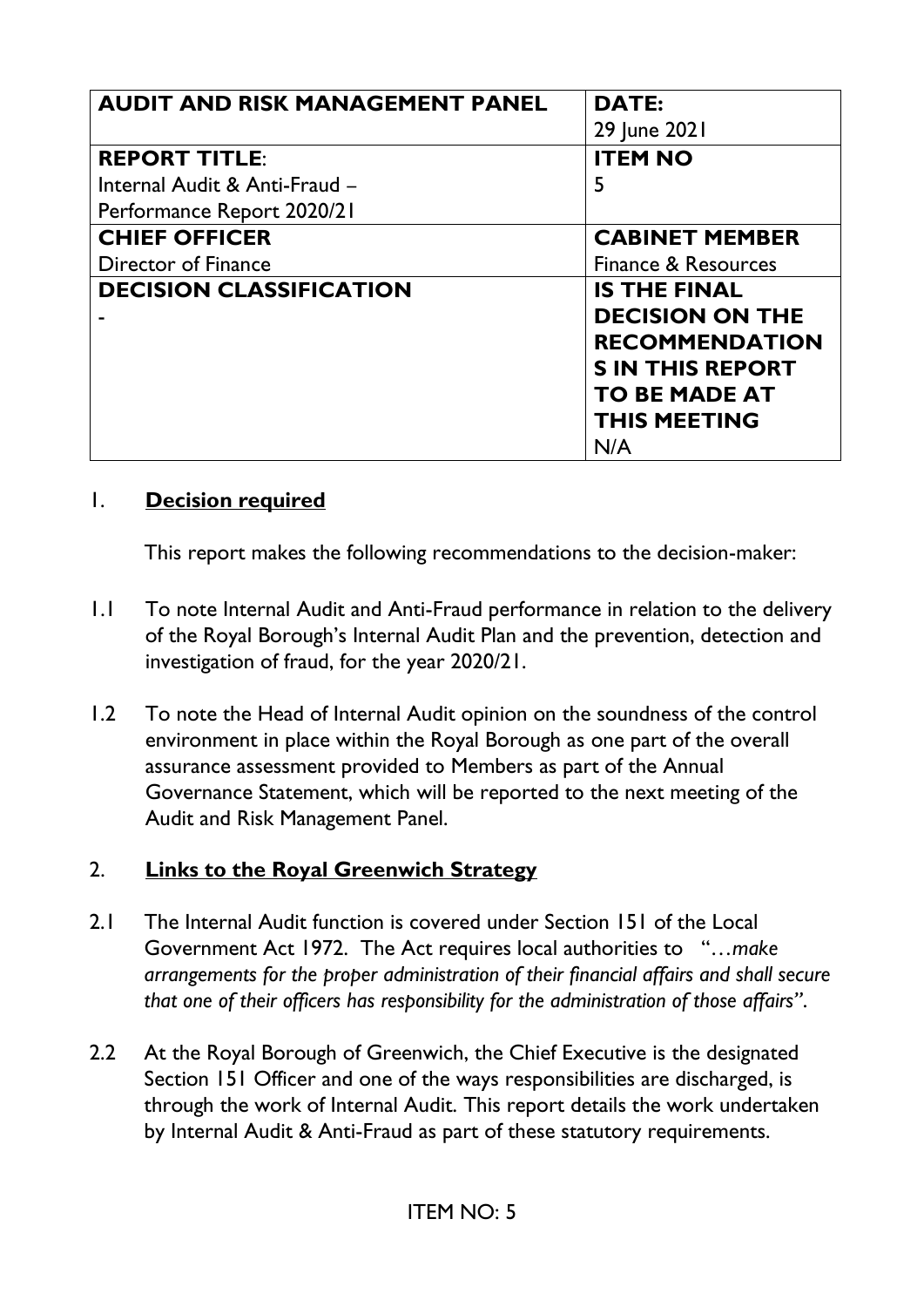2.3 Internal Audit is a statutory requirement under the Accounts and Audit (Amendment) (England) Regulations 2015. Regulation 5, paragraph 1 requires:

> *'A relevant authority must undertake an effective internal audit to evaluate the effectiveness of its risk management, control and governance processes, taking into account public sector internal auditing standards or guidance'.*

2.4 Section 3 of the Accounts and Audit (Amendment) (England) Regulations 2015 state that the "…authority must ensure that it has a sound system of internal control." and Section 4 (4) (a) (ii) goes on to say that "the financial control systems….must include measures to enable the prevention and detection of inaccuracies and fraud".

# 3. **Purpose of Report and Executive Summary**

- 3.1 This report provides the Panel with details of the performance of Internal Audit and Anti-Fraud in respect of the annual Internal Audit plan for the financial year 2020/21 and the areas of work undertaken, together with Internal Audit and Anti-Fraud's opinion on the soundness of the control environment in place to minimise risk to the Royal Borough.
- 3.2 This report also provides the Panel with details of the performance of Internal Audit and Anti-Fraud in respect of the prevention, detection and investigation of fraud and irregularity during the financial year 2020/21.
- 3.3 Although Internal Audit and Anti-Fraud represent discrete functions albeit integrated into one combined unit to strengthen compliance and control for ease of reference, this report provides details on both areas of responsibility separately, starting firstly with the Internal Audit function.

# 4. **Introduction and Background**

4.1 The Financial Year 2020/21 started during the national lockdown caused by the Covid-19 pandemic. From the start of the lockdown Internal Audit Management decided not to contact service areas within the Royal Borough in order to allow them to direct all their resources to responding to the pandemic. This was an approach widely adopted by Internal Audit Services across London.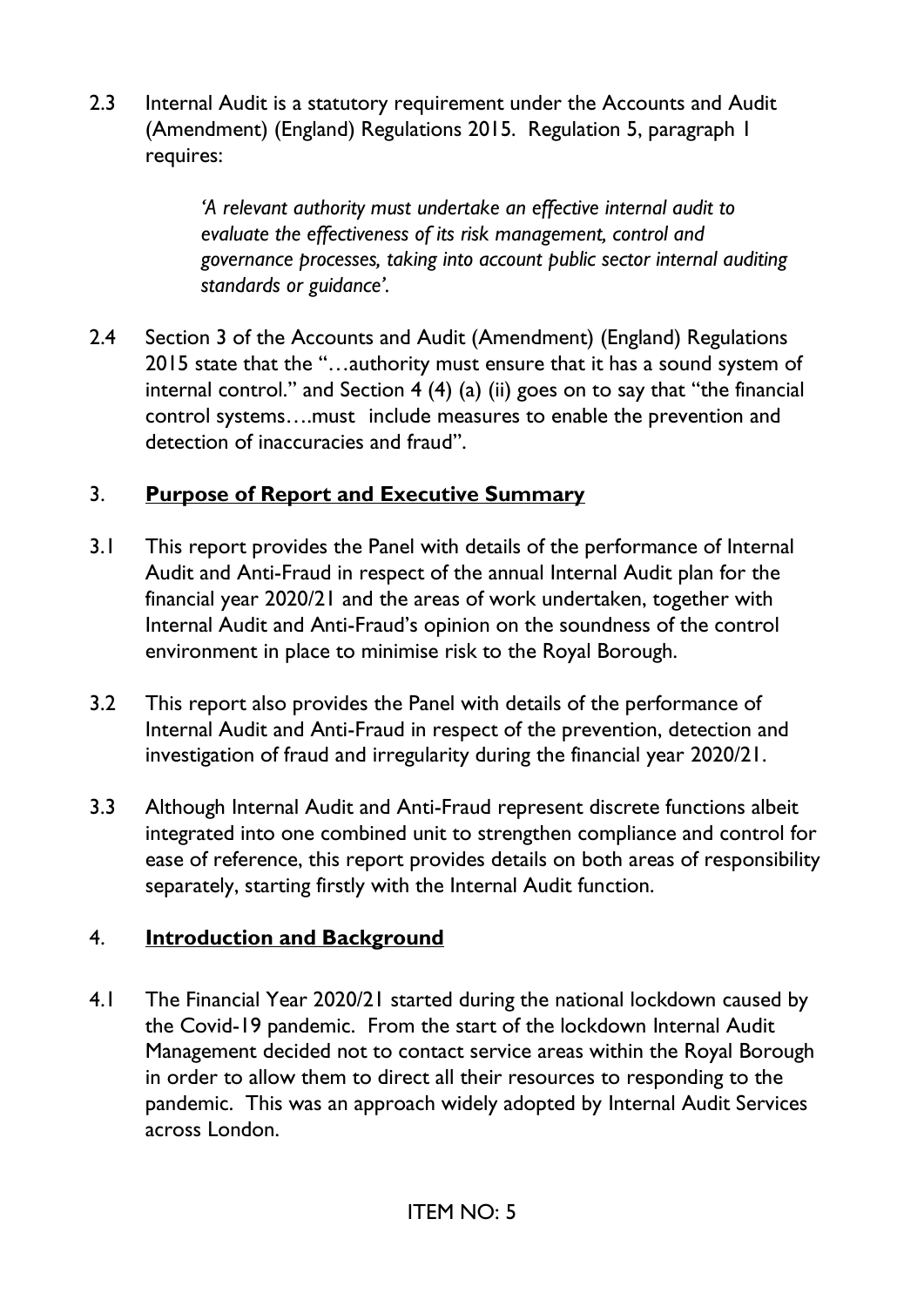- 4.2 Although an Internal Audit Plan had been prepared to take effect from 1st April 2020 it was clear that immediate adjustment was necessary and as a result an interim audit plan was put in force. Internal Audit was unable to revert to a more usual service coverage until 1st August and a revised Audit Plan for 2020/21 was presented to the Panel on 21st September 2020.
- 4.3 Internal Audit & Anti-Fraud were quick to volunteer to assist in the Council's response to the pandemic. During 2020/21 a total of 390 days of internal audit resource was redeployed to assist other services areas, such as Registrars and Debt Recovery.

|                                  |      |                | <b>Days</b>    |                |              |
|----------------------------------|------|----------------|----------------|----------------|--------------|
|                                  | QI   | Q <sub>2</sub> | Q <sub>3</sub> | Q4             | <b>Total</b> |
| Registrars                       | 31.5 | 32.25          | 0.5            | 20             | 84.25        |
| <b>Corporate Debtors</b>         | 47   | 25.25          | 57             | 97.5           | 226.75       |
| <b>NHS Redeployment</b>          |      | -              | $\blacksquare$ | 21             | 21           |
| <b>Test &amp; Trace Payments</b> |      | -              | -              | 49             | 49           |
| Pre-paid Cards                   |      | -              | -              | $\blacksquare$ | 9            |
| <b>Total Days</b>                | 87.5 | 57.5           | 57.5           | 87.5           | 390          |

The table below shows a breakdown:

# 5. **Performance (Internal Audit)**

- 5.1 Given the response to the pandemic in the initial months, the Panel should note that the productivity figures presented are for the period 1st July 2020 to 31st March 2021, whereas other performance figures relate to the full financial year 1st April 2020 to 31st March 2021.
- 5.2 The following highlights the overall performance against the 2020/21 plan:

# Projects Covered

- 5.3 The revised 2020/21 Internal Audit plan identified a total of 78 separate Royal Borough of Greenwich audit projects to be undertaken during the year. By year end, work was either completed or was in progress on a total of 38 planned audit projects. The remaining 40 audit projects have had to be deferred to the 2021/22 annual audit plan.
- 5.4 No unplanned audit work was undertaken during the course of the year, apart from the support provided by Internal Audit & Anti-Fraud staff to other services within the Borough and the NHS.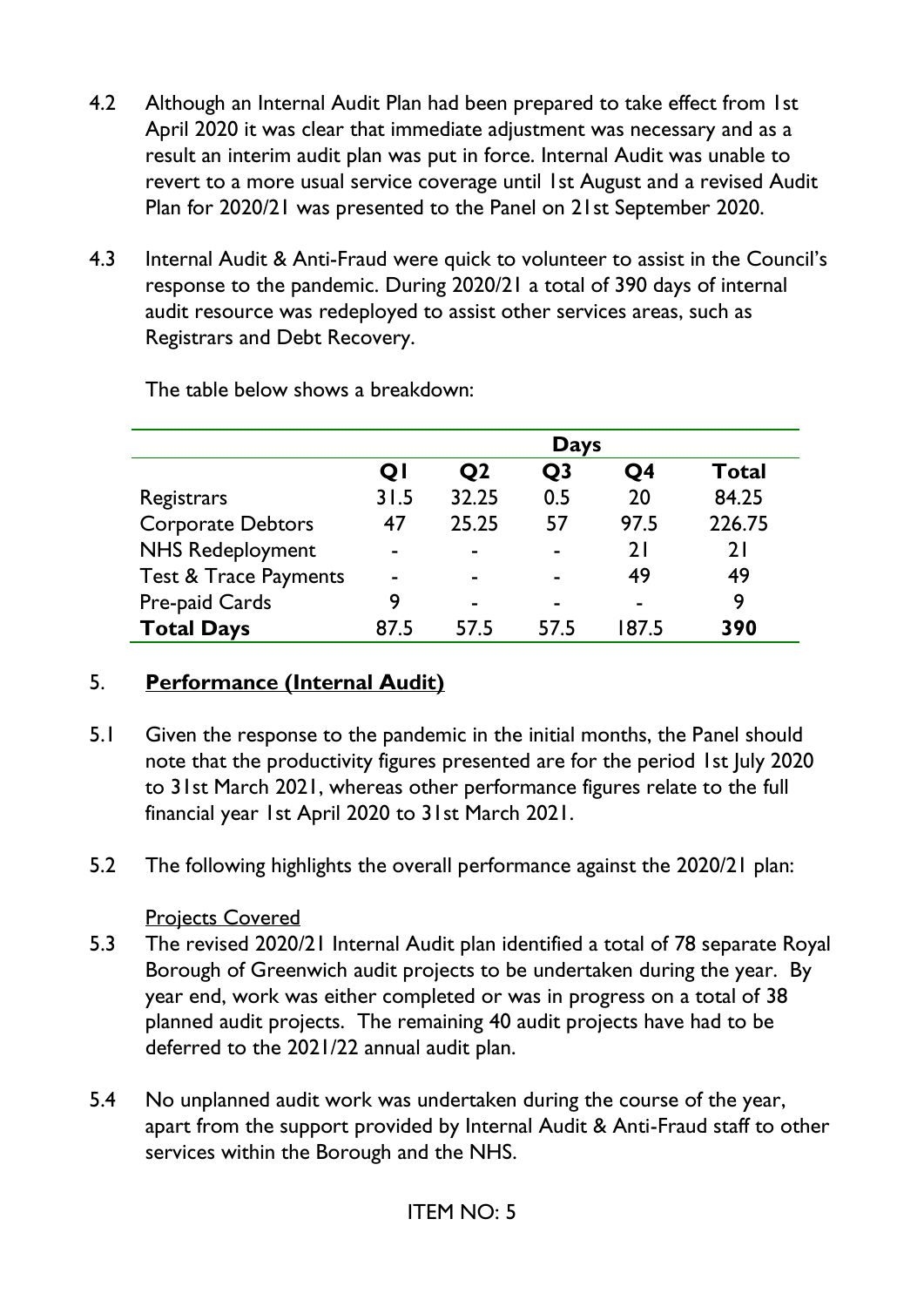5.5 Since the last Panel meeting in September 2020 Internal Audit have finalised one audit assignment where only limited assurance could be provided. A summary of the risk and control issues and agreed management action is included in this report as *Appendix A*.

### Time Performance

- 5.6 Internal Audit aims to deliver improved levels of productivity during the year. Productivity is measured by the level of staff resource devoted directly to audit related activities, i.e. excluding non-direct time such as staff annual leave entitlement, sickness, corporate management and administrative duties, internal/external training courses, etc.
- 5.7 The productivity level target is ordinarily set at 80%. A comparison of the productive staff time achieved from 2018/19 to date years is shown below:

| <b>Internal Audit</b><br><b>Time</b> |     | 2018/19 2019/20 | $2020/21*$ |
|--------------------------------------|-----|-----------------|------------|
| <b>Productive Time</b>               | 83% | 85%             | 59%        |
| <b>Non-Direct Time</b>               | 17% | <b>15%</b>      | 51%        |

Table 1 – Actual Productive Time 2018/19 to 2020/21\*

\* *The performance figures for 2020/21 are for the period 01 July 2020 to 31 March 2021 only, as per paragraph 5.1 above. Thus, the maximum percentage that could potentially have been achieved represents 75% rather than the standard 100%.* 

# Apportionment of Audit Coverage

5.8 The table overleaf indicates the actual audit time given to each Royal Borough Directorate (including corporate audit reviews) compared to planned apportionment.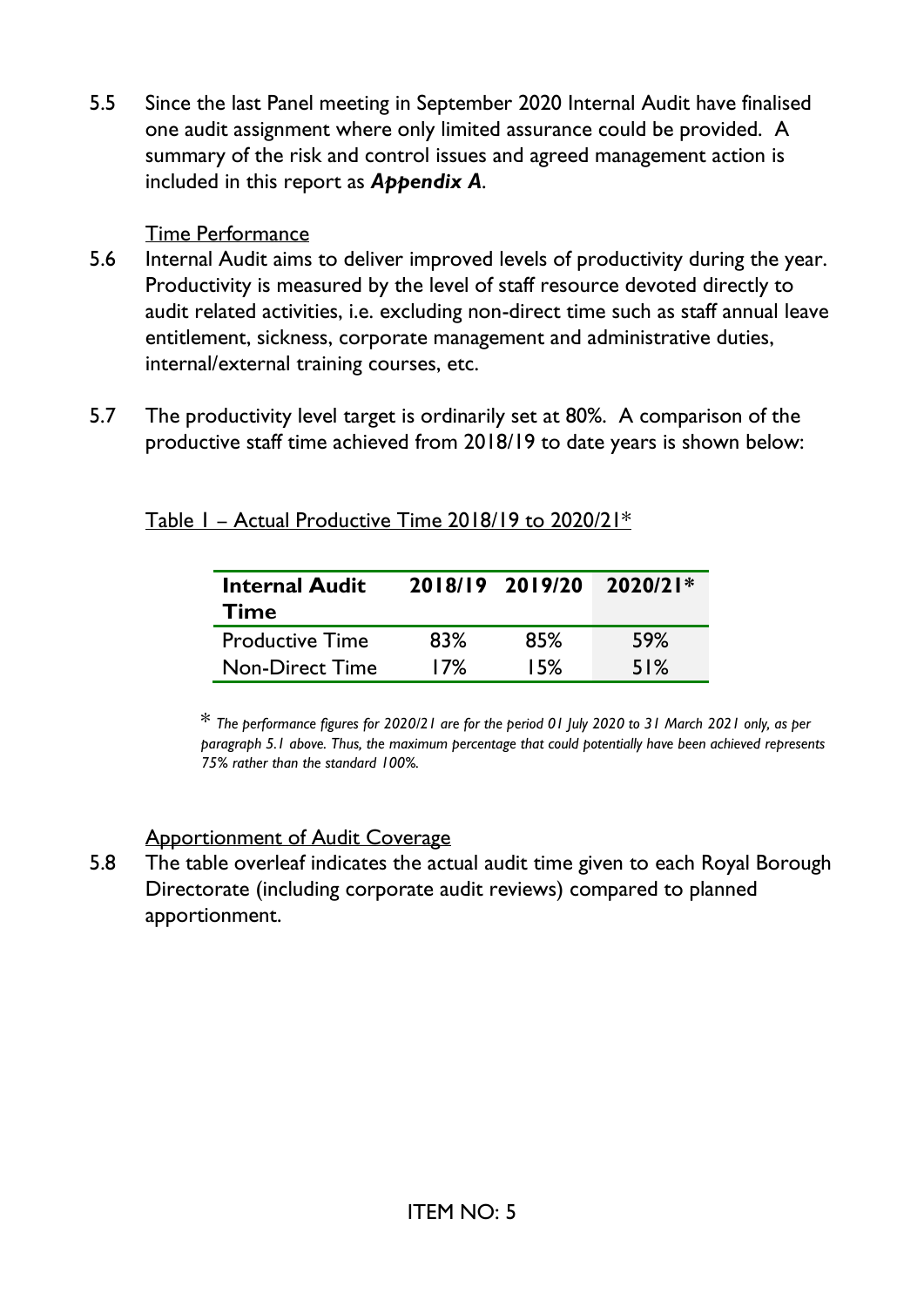| <b>Directorate</b>                    | <b>Revised</b><br><b>Planned</b><br>Days | $%$ of<br><b>Total</b><br><b>Days</b> | <b>Actual</b><br><b>Days</b> | $%$ of<br><b>Actual</b> |
|---------------------------------------|------------------------------------------|---------------------------------------|------------------------------|-------------------------|
| <b>Health and Adult Services</b>      | 55                                       | 7.5%                                  | 25                           | 4.2%                    |
| <b>Children's Services (including</b> |                                          |                                       |                              |                         |
| Schools)                              | 6                                        | 21.8%                                 | 16                           | 2.7%                    |
| <b>Communities &amp; Environment</b>  | 170                                      | 23.1%                                 | 112                          | 18.7%                   |
| Housing & Safer Community             | 90                                       | 12.2%                                 | 152                          | 25.3%                   |
| <b>Finance</b>                        | 145                                      | 19.7%                                 | 147                          | 24.5%                   |
| Regeneration, Skills & Enterprise     | 90                                       | 12.2%                                 | 122                          | 20.3%                   |
| <b>Greenwich Services Plus</b>        | 3                                        | 0.4%                                  |                              | 0.1%                    |
| <b>Follow Up</b>                      | 10                                       | 1.4%                                  | 25                           | 4.2%                    |
| Total                                 | 737                                      | 100%                                  | 600                          | 100%                    |

Table 2 - Departmental coverage 2020/21

5.9 A large proportion of available audit resources were concentrated within Finance. This is because the Directorate holds responsibility for many of the Royal Borough's main financial systems and the Royal Borough's Modernisation Programme. Responsibility for Human Resources and for the delivery of the Information Technology was included in the responsibility for the Directorate of Communities & Environment.

### 5.10 Recommendation Implementation

Since June 2019 performance reports to the Panel have included information relating to the progress of the implementation of internal audit recommendations.

Table 3 – Recommendation Implementation / Tracking

| <b>Recommendation Description</b>                                                                                      | <b>April 2020-</b><br>March 2021 |
|------------------------------------------------------------------------------------------------------------------------|----------------------------------|
| Number of High priority IA recommendations where<br>positive management action is proposed                             | 77                               |
| Number of Medium priority IA recommendations<br>where positive management action is proposed                           | 122                              |
| Number of High priority IA recommendations where<br>management action has been taken within the agreed<br>timescales   | 73 of 144                        |
| Number of Medium priority IA recommendations<br>where management action has been taken within the<br>agreed timescales | 82 of 128                        |
|                                                                                                                        |                                  |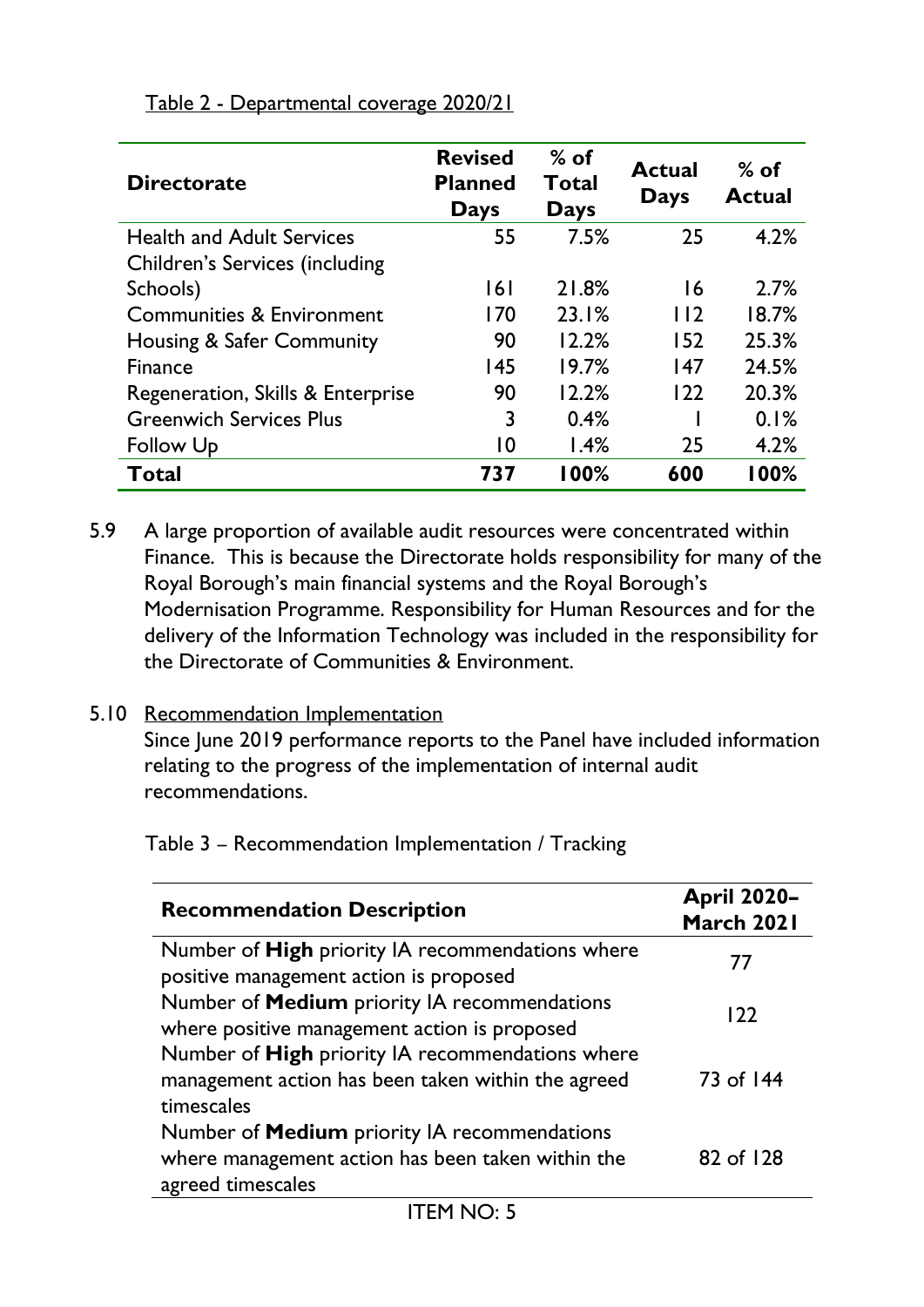5.11 In cases where recommendations remain outstanding additional time has been allowed and further follow up will be undertaken in due course. Should the full implementation not have been achieved at that point, a dedicated follow up report with revised assurance level will be issued to management.

### General Support

5.12 Internal Audit was unable to continue to provide a high level of support to the Royal Borough's schools via a controlled programme of establishment visits. No school audit reviews were undertaken in 2020/21 due to the Covid-19 restrictions. All planned school audit reviews have been deferred to the 2021/22 audit plan.

# Quality Assurance

- 5.13 The delivery by the Internal Audit and Anti-Fraud function of the performance outlined in this report is dependent upon the quality of the function itself. Effectively, this has been continually assessed and developed in a number of ways throughout the year to enable the Royal Borough's Section 151 officer to not just obtain his own assurance of the adequacy of the function but also to have confidence in the function's ability to continually improve.
- 5.14 Internal Audit continues to adhere to the Public Sector Internal Audit Standards (PSIAS) that came into force on 1st April 2013 and all audit reviews are conducted to these standards.

# Client feedback

- 5.15 As part of Internal Audit's quality management system, clients are requested to complete a questionnaire providing feedback on the level of the Internal Audit service provided:
	- The level of consultation on the scope/objectives before audit work started;
	- Whether the audit was conducted professionally;
	- Did the audit review meet the objectives set;
	- Was the report structured and well presented;
	- Did the report provide sufficient detail on control issues;
	- Did the report provide practical recommendations for the problem areas identified;
	- Overall, did the audit process assist management in improving control systems?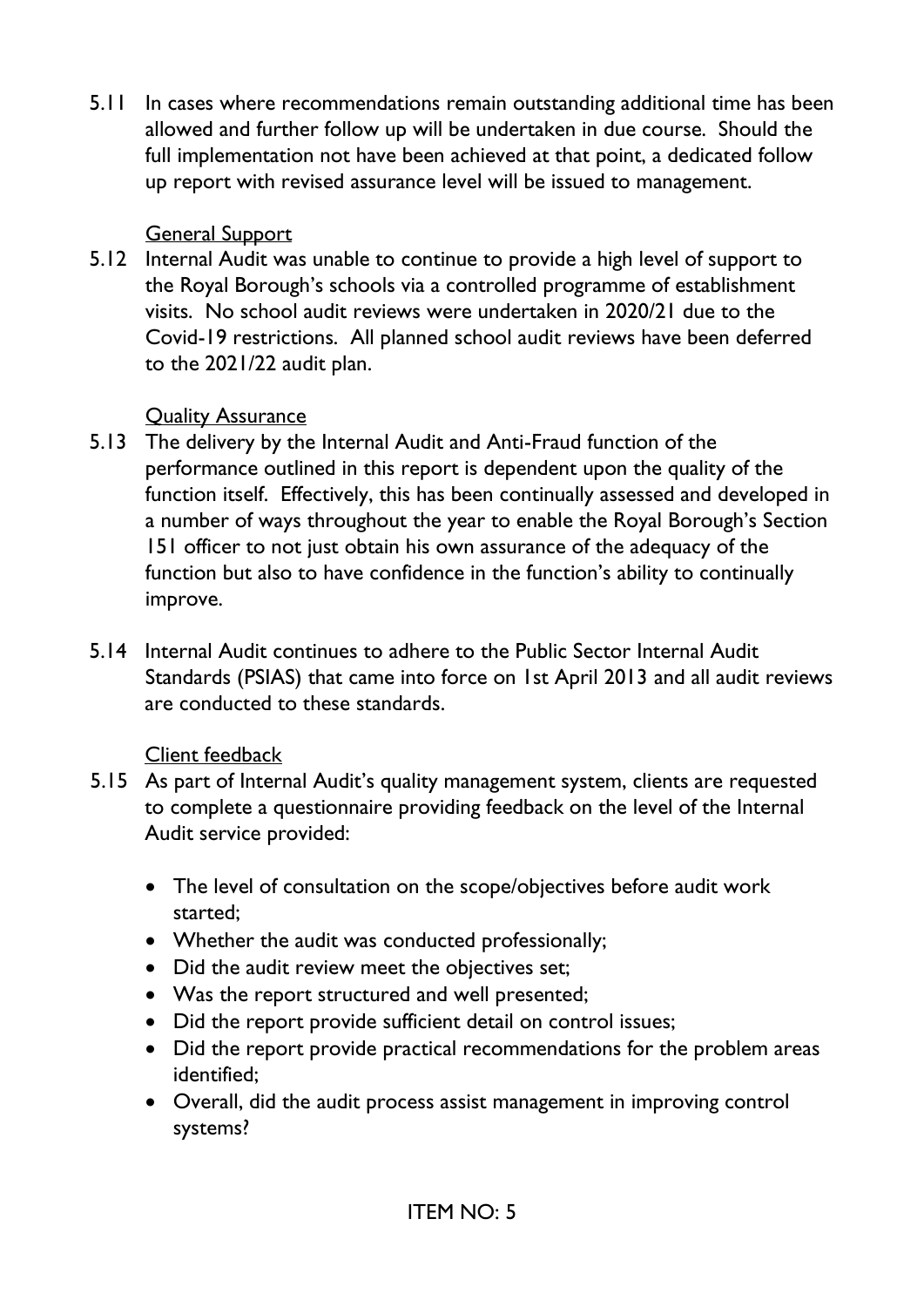- 5.16 The questionnaire asks clients to score each criterion in line with the following: *5 Excellent; 4 Good; 3 Satisfactory; 2 Unsatisfactory; 1 Poor.* For 2020/21, Internal Audit set a performance target of 4 (Good).
- 5.17 The average score received in respect of 2020/21 was 4.6 (Good to Excellent) and demonstrates the continued high regard for the function across the Royal Borough. A breakdown of the individual questionnaire returns, and scores attributed to each area are provided in the following table.

| <b>Audit Review Area</b>            | <b>Review</b> | Date            | Average |
|-------------------------------------|---------------|-----------------|---------|
|                                     | Code          | <b>Received</b> | Score   |
| <b>Accounts Payable (Creditors)</b> | 2019/SR/459   | 23/04/20        | 4.6     |
| 2019/20                             |               |                 |         |
| Housing Benefit/Local Council       | 2019/SR/465   | 12/05/20        | 4.6     |
| Tax Support 2019/20                 |               |                 |         |
| <b>Street Lighting Contract</b>     | 2019/SR/495   | 18/06/20        | 4.7     |
| <b>Tied Accommodation</b>           | 2019/SR/473   | 23/07/20        | 4.0     |
| <b>Bus Service Operators Grant</b>  | 2020/SR/517   | 04/08/20        | 5.0     |
| $-01/10/19 - 31/03/20$              |               |                 |         |
| <b>Thomas Tallis Secondary</b>      | 2019/SPR/307  | 21/09/20        | 5.0     |
| <b>Commercial Rents</b>             | 2019/SR/494   | 20/10/20        | 5.0     |
| <b>Accounts Receivable (Sundry</b>  | 2019/SR/460   | 26/10/20        | 4.0     |
| Debtors) 2019/20                    |               |                 |         |
| <b>Payroll 2020-21</b>              | 2020/SR/508   | 22/03/21        | 4.6     |
|                                     |               | <b>Average</b>  |         |
|                                     |               | <b>Score</b>    | 4.6     |

Client Satisfaction Questionnaires (April 2020 to March 2021)

# **Head of Internal Audit – Annual Report**

5.18 The Annual Governance Statement demonstrates the range of organisational controls, many of which are complementary, which serve to provide an effective level of governance assurance to the Royal Borough. An annual Audit Assessment of the control environment, based on the audit work completed, is one important part of this overall assessment.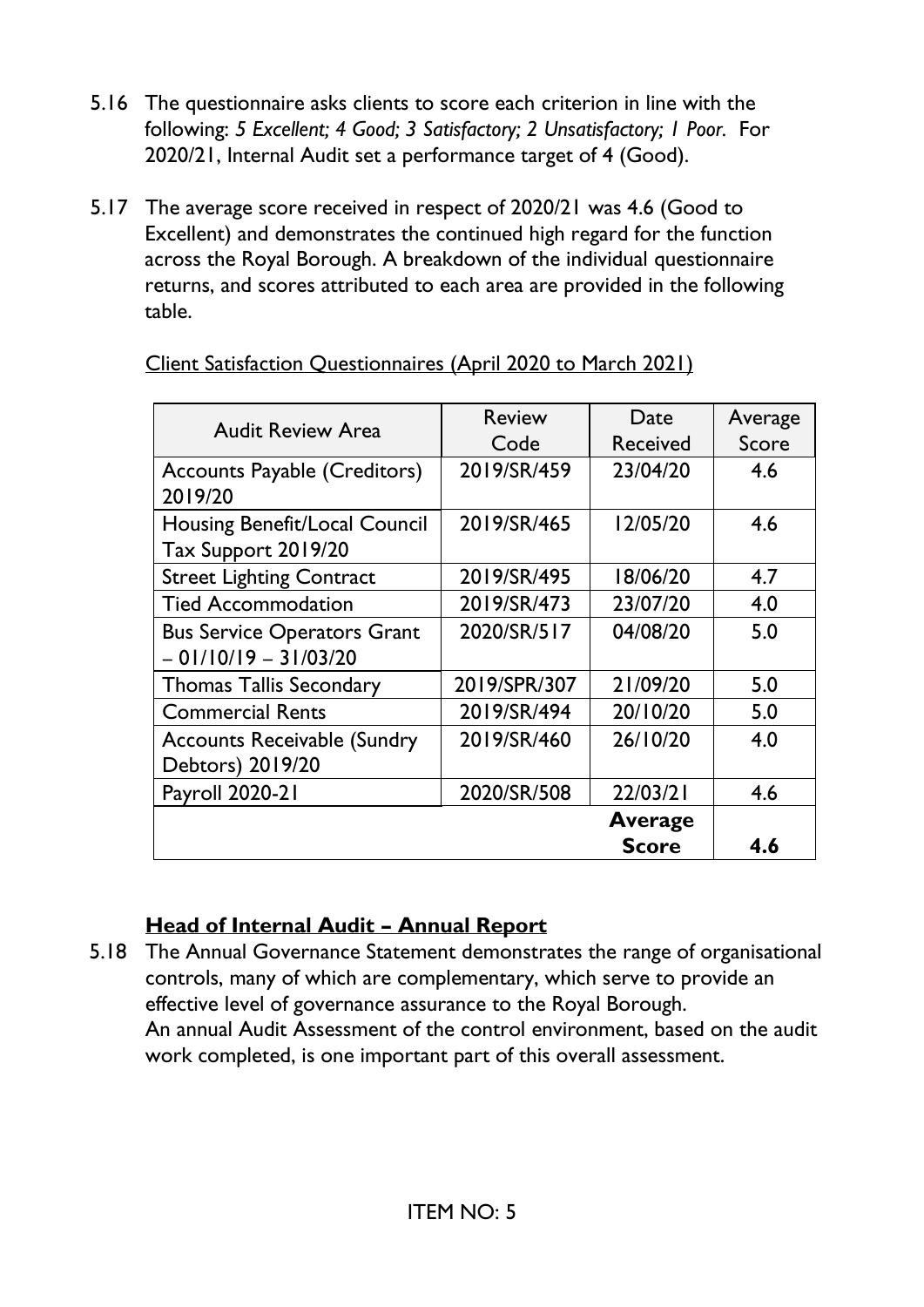- 5.19 The annual Audit Assessment for 2020/21 has, as in previous years, been developed upon a methodology using a matrix which identifies the systems and operations audited. It also categorises each area in terms of the level of importance to the Royal Borough's objectives, and an assessment on the level of control in operation.
- 5.20 Full details of the assessment are shown within the report at *Appendix B*. The key conclusion to the report is that 91% of the systems reviewed were of either a satisfactory or high level of control, therefore demonstrating that the Royal Borough can, as in previous years, continue to have confidence in its financial and management control systems.
- 5.21 The report highlights those areas where controls need to be improved and the Internal Audit function's planned work for 2021/22 has time allocated for each of these areas for undertaking appropriate follow up work. Clearly where systems controls are in need of improvement it is important to pay particular attention to those which are fundamental to the Royal Borough and consequently carry high risks organisationally.
- 5.22 Internal Audit will pay particular attention to those areas where the Internal Audit opinion is one of 'none' or 'limited' assurance.

### **Conclusion**

- 5.23 This report provides details of the performance of Internal Audit & Anti-Fraud and seeks to give reassurance that the service is being delivered in accordance with statutory responsibilities and is continually seeking to improve the standards of its service.
- 5.24 The report provides confirmation that Internal Audit & Anti-Fraud provided an adequate level of internal audit coverage of material systems during 2020/21. The Section continued to monitor audit coverage and reprioritised the use of audit resources in accordance with continual risk assessment. Additionally, the report provides the Panel with an assurance the Section is demonstrating continual improvement and delivering a cost-effective service.
- 5.25 Using the cumulative knowledge and experience of the systems and controls in place, the results of previous audit work and the work undertaken within 2020/21, it is considered that throughout the Royal Borough as a whole there continues to be a sound control environment.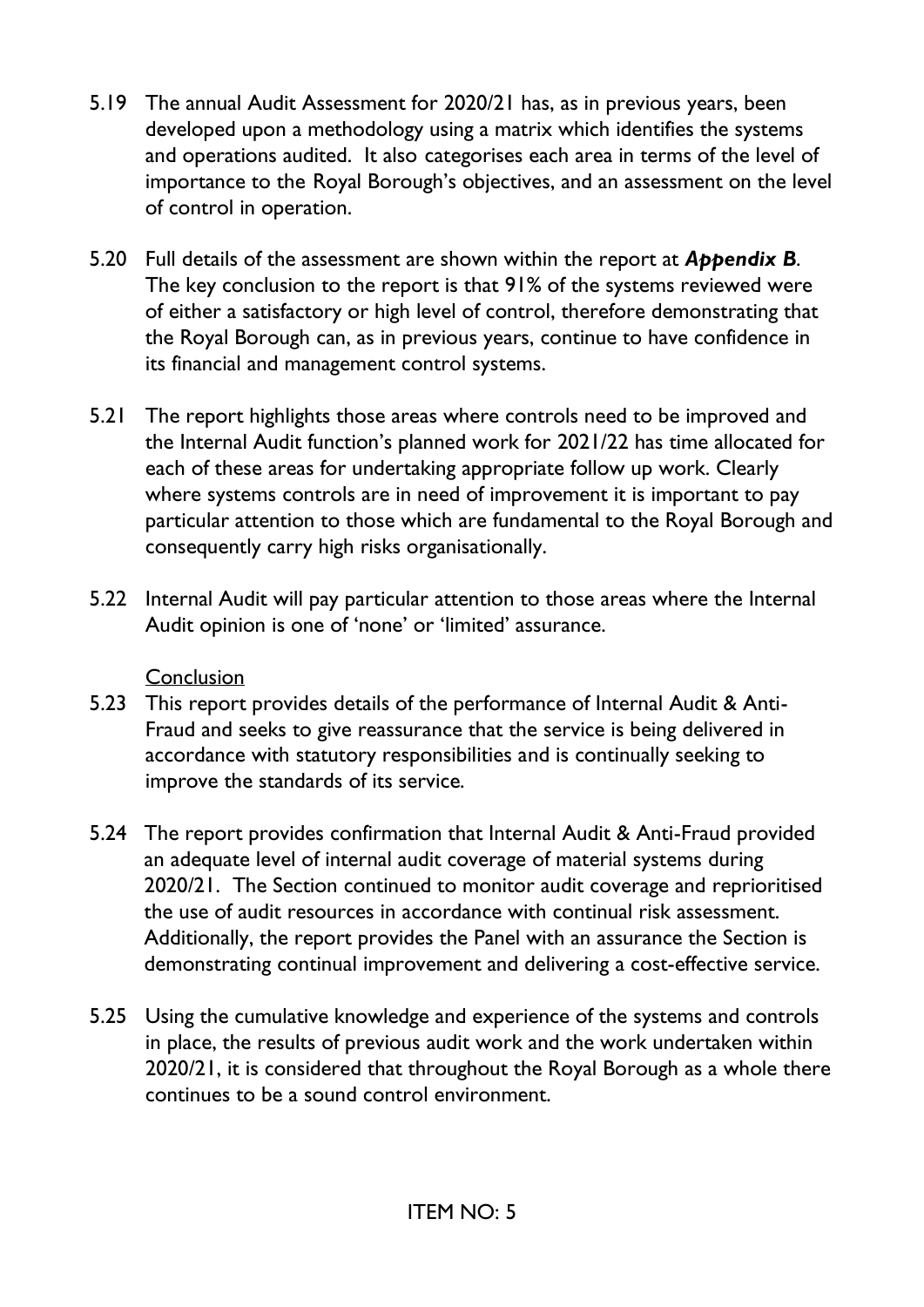# 6. **Performance (Anti-Fraud)**

### Housing Benefit

- 6.1 During 2020/21 Internal Audit received 49 referrals relating to allegations of Housing Benefit / Council Tax Benefit Fraud. Of these referrals 19 related to benefit customers residing in council tenancies. 30 related to customers residing in privately rented accommodation.
- 6.2 Of the 49 referrals received, 29 were referred to the Department for Works and Pensions' Single Fraud Investigation Service for investigation.
- 6.3 Included in this total are 22 referrals received via members of the public, alleging housing benefit fraud. 9 were received by telephone using the confidential fraud hotline, 1 was received by letter and 12 were received via the Royal Borough website or the generic email address [fraud@royalgreenwich.gov.uk.](mailto:fraud@royalgreenwich.gov.uk)
- 6.4 Of the 10 telephone calls and letters received by Internal Audit from the public no-one chose to provide their name or address.
- 6.5 The Royal Borough is no longer able to issue sanctions in respect of housing benefit. The DWP have determined that cautions are no longer to be issued in respect of benefit fraud. However, they will consider issuing 'Administrative Penalties' and where appropriate will contact the Advice & Benefits Service to establish whether the Royal Borough wants the amount of housing benefit overpaid included in the calculation of the administrative penalty. Advice & Benefits have received 18 requests for inclusion of housing benefit overpayments totalling £29,089.40 from the DWP during 2020/21.

### Tenancy and Sub-Letting

- 6.6 During 2020/21 Internal Audit received 33 allegations of tenancy and housing related fraud. As a result of Internal Audit investigations into illegal occupation and sub-letting and work with Housing Services and Legal Services colleagues, 6 Council properties and 1 Registered Social Landlord property have been recovered during the year.
- 6.7 It should also be noted 2 individuals were prosecuted in March 2020 in relation to tenancy fraud with one imprisoned for eight months and ordered to pay £19,795 relating to temporary accommodation costs incurred by the Royal Borough.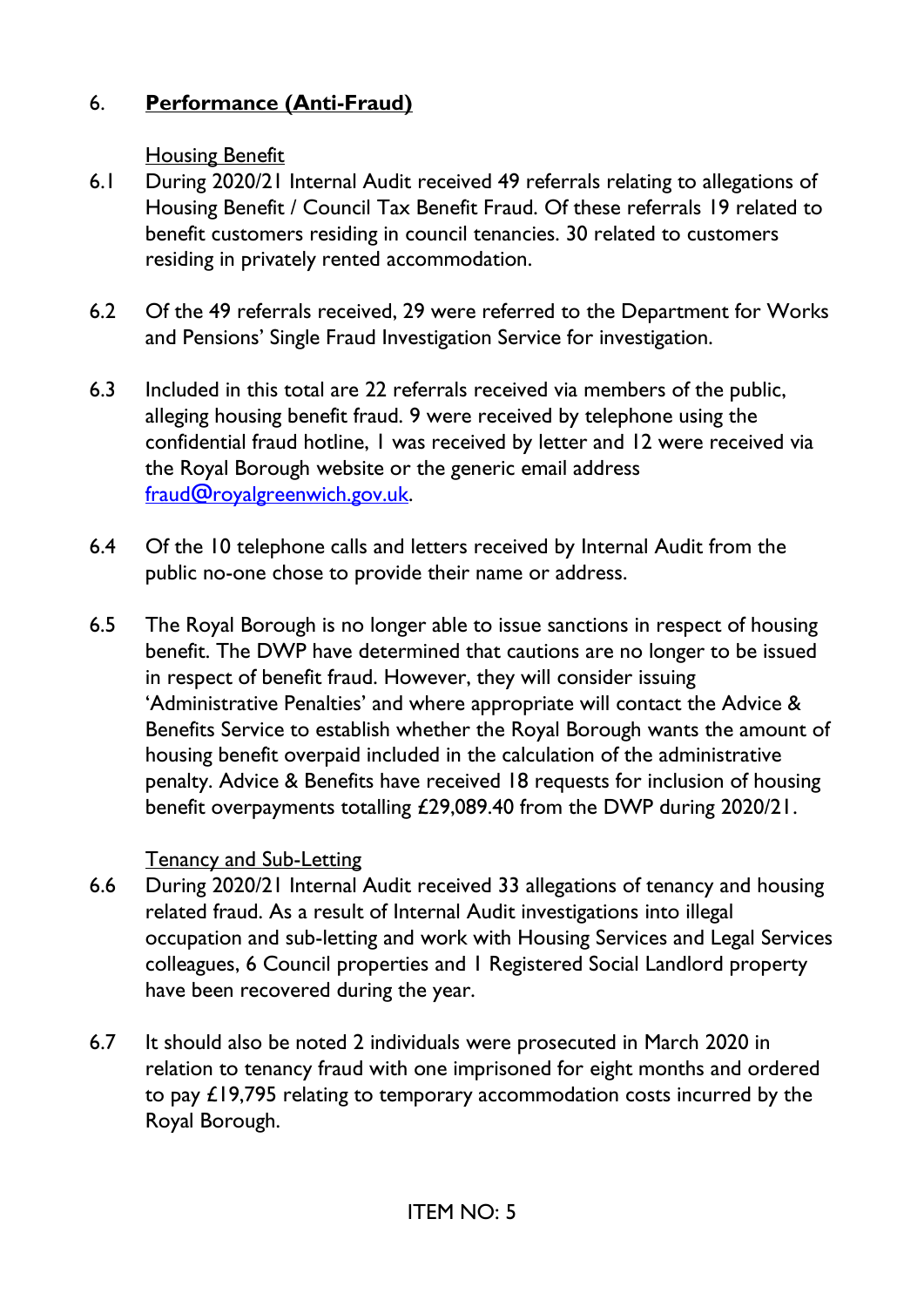- 6.8 There remains no official universally recognised financial value on the recovery of a Council tenancy.
- 6.9 However, in the National Fraud Initiative Report 2016 produced by the Cabinet Office (who now have responsibility for the National Fraud Initiative), the estimated outcome in respect of tenancy fraud cases was detailed as £93,000.
- 6.10 The basis of this revised calculation is provided as follows:

*'£93,000 per property recovered based on average four year fraudulent tenancy. Includes: temporary accommodation for genuine applicants; legal costs to recover property; re-let cost; and rent foregone during the void period between tenancies'.* 

- 6.11 Using the Cabinet Office revised estimate of £93,000, the work of Internal Audit, Housing Services and Legal Services in 2020/21 has successfully secured the recovery of council tenancies with a combined total value of £558k in respect of the 6 recovered properties.
- 6.12 During 2020/21 a number of restraint orders were authorised by the Crown Court with a total value of £504k. The restraint orders are all related to ongoing investigations.

### Temporary Accommodation Costs

- 6.13 Internal Audit continues to seek to recover financial losses in its criminal & civil tenancy investigations. Losses are calculated in respect of the cost to the Royal Borough of having to provide emergency / temporary accommodation as required to others in genuine need of housing due to having been deprived the use of its own properties as a result of sublet / falsely obtained tenancies.
- 6.14 Internal Audit believes this is an innovative approach and will continue to work with colleagues in Housing and Legal Services to pursue cases in this manner where there are assets available to secure the recovery of financial losses.
- 6.15 During 2020/21 Internal Audit has reached agreements (either via the Court or by civil agreement) to secure the repayment of financial losses relating to emergency / temporary accommodation totalling £24,795. Instalments are ongoing in respect of previous cases and a total of £57,435 has been collected by the Royal Borough during the year.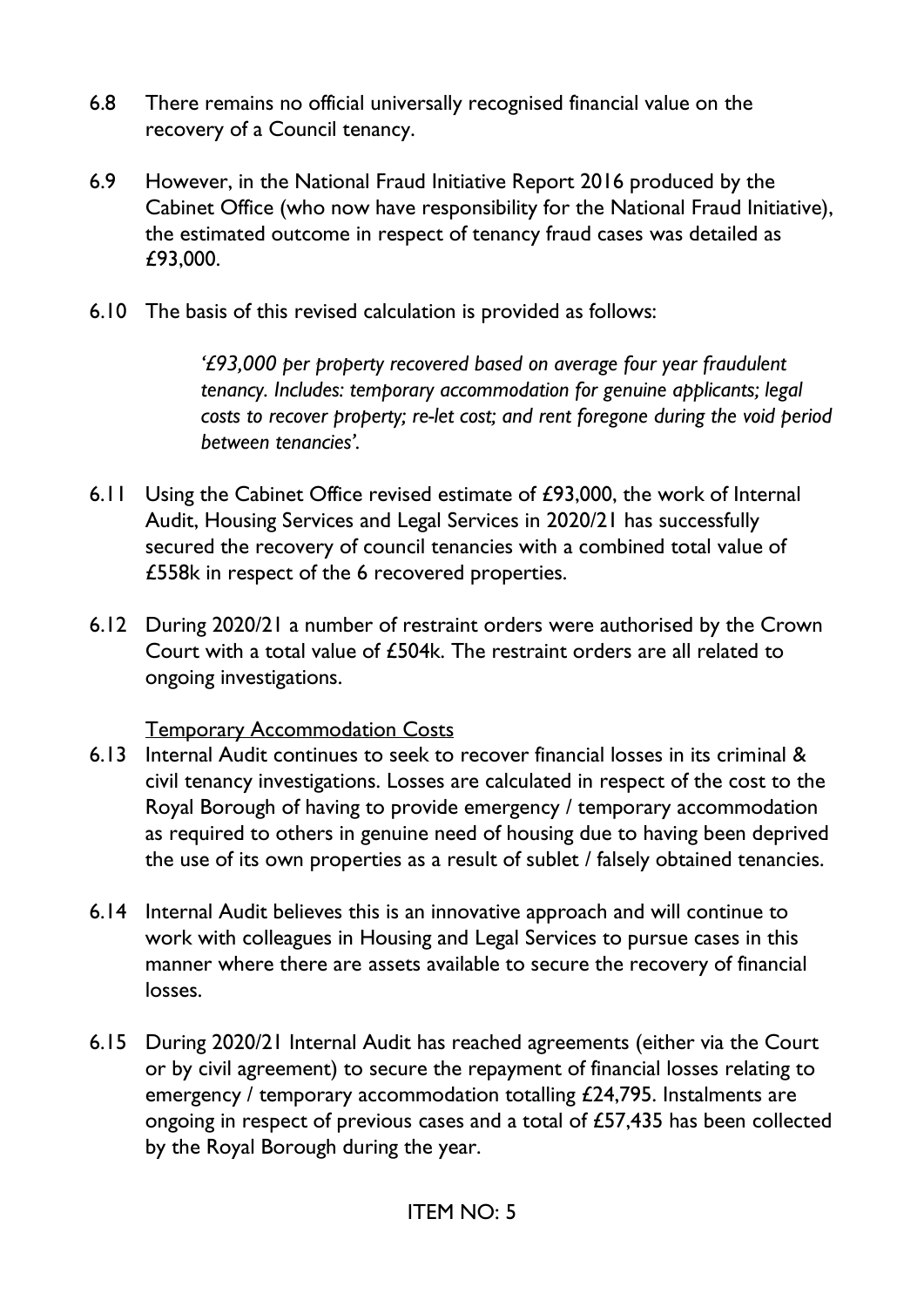6.16 Over the last 6 years financial losses relating to temporary / emergency accommodation costs have been settled at £582,096 with £477,475 having so far been repaid to the Royal Borough.

Unauthorised Occupation Team (Directorate of Housing Services)

6.17 In 2020/21 the work of the Unauthorised Occupation Team has resulted in Housing Services recovering 4 properties. These are in addition to the 6 tenancies recovered by way of Internal Audit investigations. A total of 10 recovered council tenancies represents a combined value of £930k using Cabinet Office values.

# Corporate Related Fraud

6.18 Internal Audit has conducted investigations into 54 corporate related matters, i.e. non benefit, non tenancy fraud. These investigations covered areas detailed in the table below:

| <b>Allegation Type</b>          | <b>Total</b> | <b>Directorate</b>                                                                               |
|---------------------------------|--------------|--------------------------------------------------------------------------------------------------|
| <b>Covid-19 Business Grants</b> | 29           | Finance                                                                                          |
| <b>Council Tax Exemptions</b>   | 9            | Finance                                                                                          |
| <b>Direct Payment Fraud</b>     | 5            | <b>Health &amp; Adult Services</b>                                                               |
| Corruption                      | 4            | Finance / Housing & Community<br>Safety / Communities & Environment<br>/ Health & Adult Services |
| <b>Blue Badge Misuse</b>        | $\mathbf{2}$ | Regeneration, Enterprise & Skills                                                                |
| Theft                           | $\mathbf{2}$ | Health & Adult Services /<br><b>Communities &amp; Environment</b>                                |
| Payee Fraud                     | $\mathbf{2}$ | Finance                                                                                          |
| <b>Secondary Employment</b>     |              | <b>Health &amp; Adult Services</b>                                                               |
|                                 | 54           |                                                                                                  |

6.19 Of the total of 54 investigations, 4 involved allegations implicating a Royal Borough or Agency employee. There were two investigations that related to theft, both employees have been dismissed and there are prosecutions pending in respect of each individual. Allegations involving two other employees were referred to management for their investigation.

Business Rates

6.20 Throughout the year, Internal Audit has provided support to colleagues in Finance (Revenues) and Regeneration Enterprise and Skills by supporting the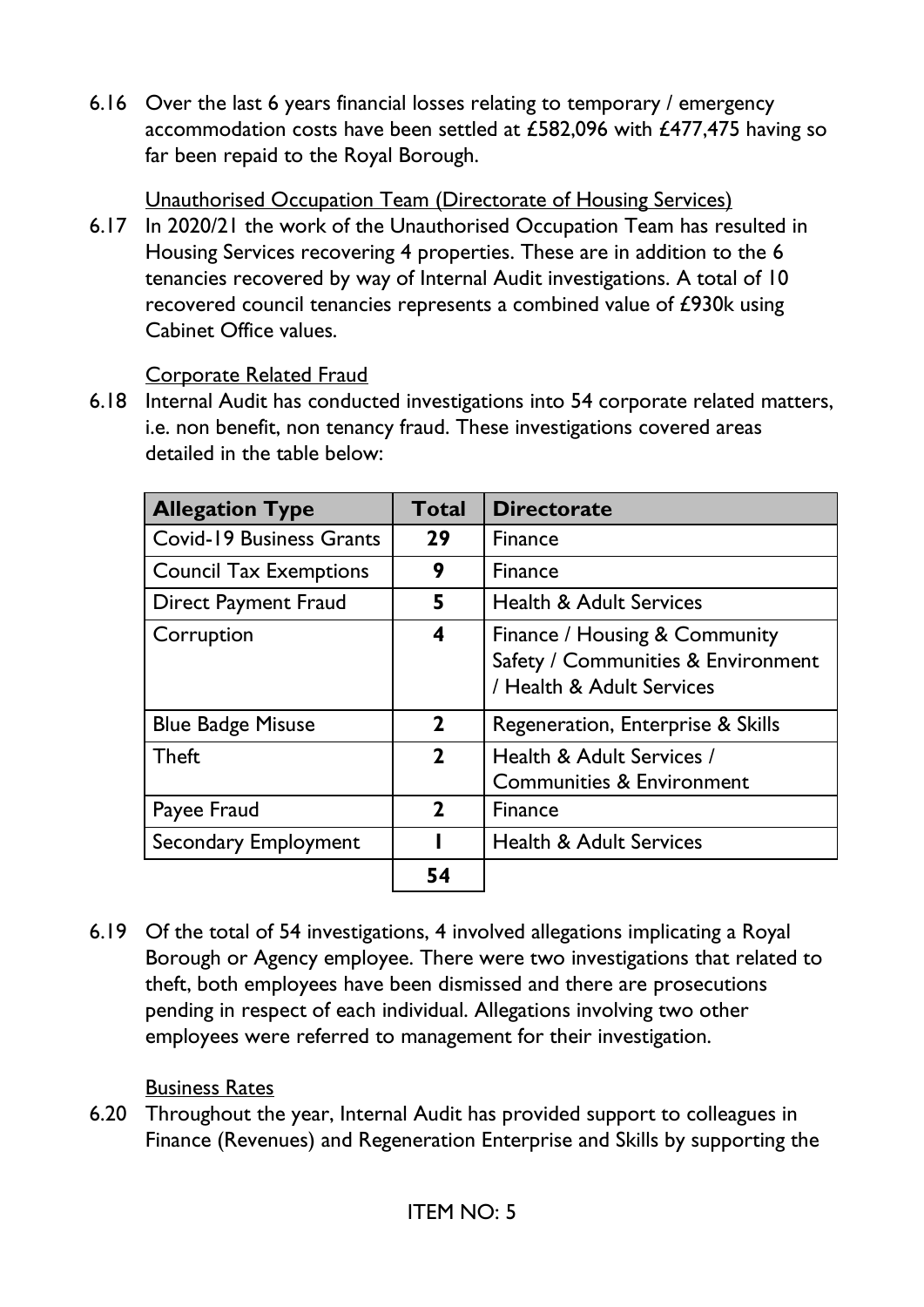due diligence and pre-payment checks undertaken in respect of those businesses and individuals applying for Covid-19 business support grants.

- 6.21 The initial schemes related to the Small Business Grant Fund and the Retail, Hospitality & Leisure Grant Fund with payments of either £10,000 or £25,000 depending on the size and nature of the business.
- 6.22 During the period 2020/21 a total of 24 investigations were raised by Internal Audit & Anti-Fraud, of which 34 related to the Small Business Grant Fund and 2 related to the Retail, Hospitality & Leisure Grant Fund.
- 6.23 In one case, in April 2020 the Royal Borough received an application for a Retail, Hospitality & Leisure Grant of £25,000 on behalf of a leisure business from Ms X. The online application was completed correctly and the business name corresponded with the details held on the Business Rates system hence a payment of £25,000 was made to the designated bank account on 9 April 2020.
- 6.24 It was subsequently established in May 2020 that the business had entered liquidation prior to the grant qualifying date of 11 March 2020.
- 6.25 Contact with the insolvency company dealing with the liquidation of the business confirmed that the Companies House data was accurate however they had no knowledge of Ms  $X$  in any of their dealings with the leisure business.
- 6.26 Using powers under the Proceeds of Crime Act 2002 the Financial Investigator within Internal Audit & Anti-Fraud contacted the bank into which the £25,000 had been paid and it was identified the money was still held in the account.
- 6.27 A Restraint Order was obtained from Woolwich Crown Court and the monies in the bank account were frozen.
- 6.28 Anti-Fraud officers interviewed Ms X under caution and she provided confirmation she had leased the premises and that she had been in dispute with the Landlord for many months and that he had locked her out of the premises.
- 6.29 Ms X stated the Landlord owed her money and she did not want him claiming the £25,000 grant hence she claimed it and retained it in her account.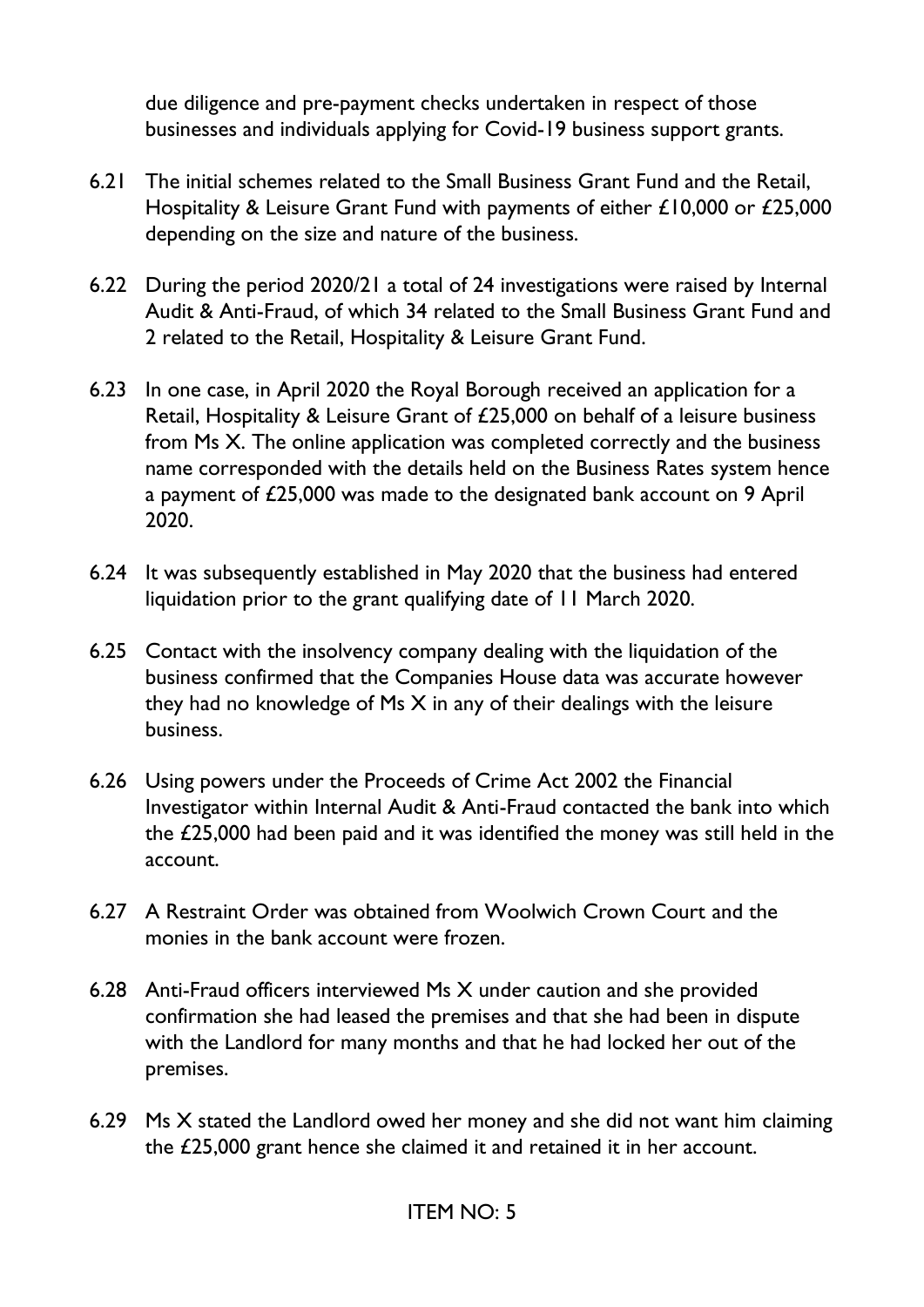6.30 Woolwich Crown Court agreed to remove the Restraint Order on the bank account on the proviso that Ms X transferred the sum of £25,000 into the Royal Borough's bank account.

### 6.31 Direct Payments

During 2020/21 Internal Audit has undertaken several investigations into Direct Payments completing three that has led to the reassessment of care and the calculation of overpayments totalling £16,179. The allegations of fraud in this area are often complex and require sensitive investigation.

### Blue Badge Fraud

6.32 During the period Internal Audit has investigated the misuse of 3 Blue Badges. One resulted in a successful prosecution with the individual receiving a 8 week driving ban and a fine of £158 and costs awarded to the Royal Borough of £2,645, one investigation is ongoing, the remaining individual received a formal warning and a reminder of the conditions of usage of the Blue Badge and advised they would be prosecuted should they be found to be misusing a Blue Badge again.

# 7. **Anti Fraud Management**

### Performance Monitoring

7.1 In addition to reporting to the ARM Panel Internal Audit has continued to provide regular monitoring reports to both Community Services (Housing) Management in the Royal Borough and the Client Monitoring Officer (Head of Internal Audit) in Bromley outlining throughput and results.

### Partnership with the London Borough of Bromley

7.2 Internal Audit has continued to work in partnership with the neighbouring borough of Bromley for the provision of a fraud investigation service. A service specification is in place that is monitored monthly and reviewed on a regular basis. Bromley provide the Royal Borough with secure remote access to Bromley computer systems and databases.

# **8. Cross Cutting Issues and Implications**

| <b>Issue</b>                               | <b>Implications</b>                                                                                                                    | Sign-off                                                            |
|--------------------------------------------|----------------------------------------------------------------------------------------------------------------------------------------|---------------------------------------------------------------------|
| <b>Legal including</b><br>Human Rights Act | The Internal Audit function is<br>covered under Section 151 of the<br>Local Government Act 1972. The<br>report raises no legal issues. | Azuka Onuorah<br>Head of Legal<br><b>Services</b><br>14th June 2021 |